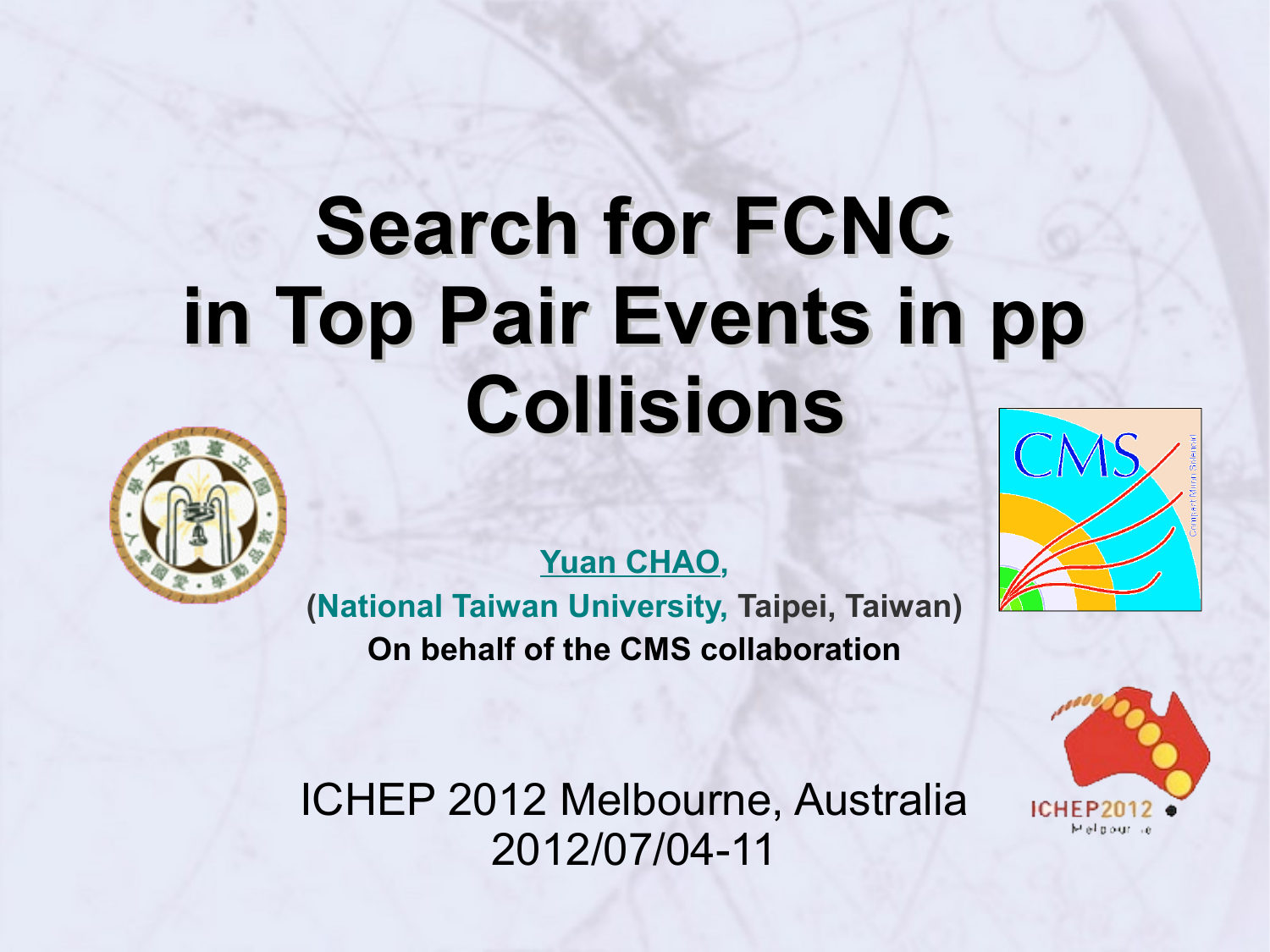

**T**

### **Motivation**

Top quark decay channels:







**Charged Current (CC) Flavor-Changing Neutral- Current (FCNC)**

• Normal t → bW is tree-process

#### $\cdot$  FCNC t  $\rightarrow$  cZ penguin-process (loop diagram)

- Standard Model: FCNC suppressed by O(10-14)
- Could be enhanced through new physics at the loop level
- Some theoretical models can give up to  $O(10^{-4})$ :
	- R-parity violated SUSY Phys. Lett. B502 (2001) 115-124
	- TopColor assistant technicolor models Phys. Rev. D68 (2003) 015002

**P**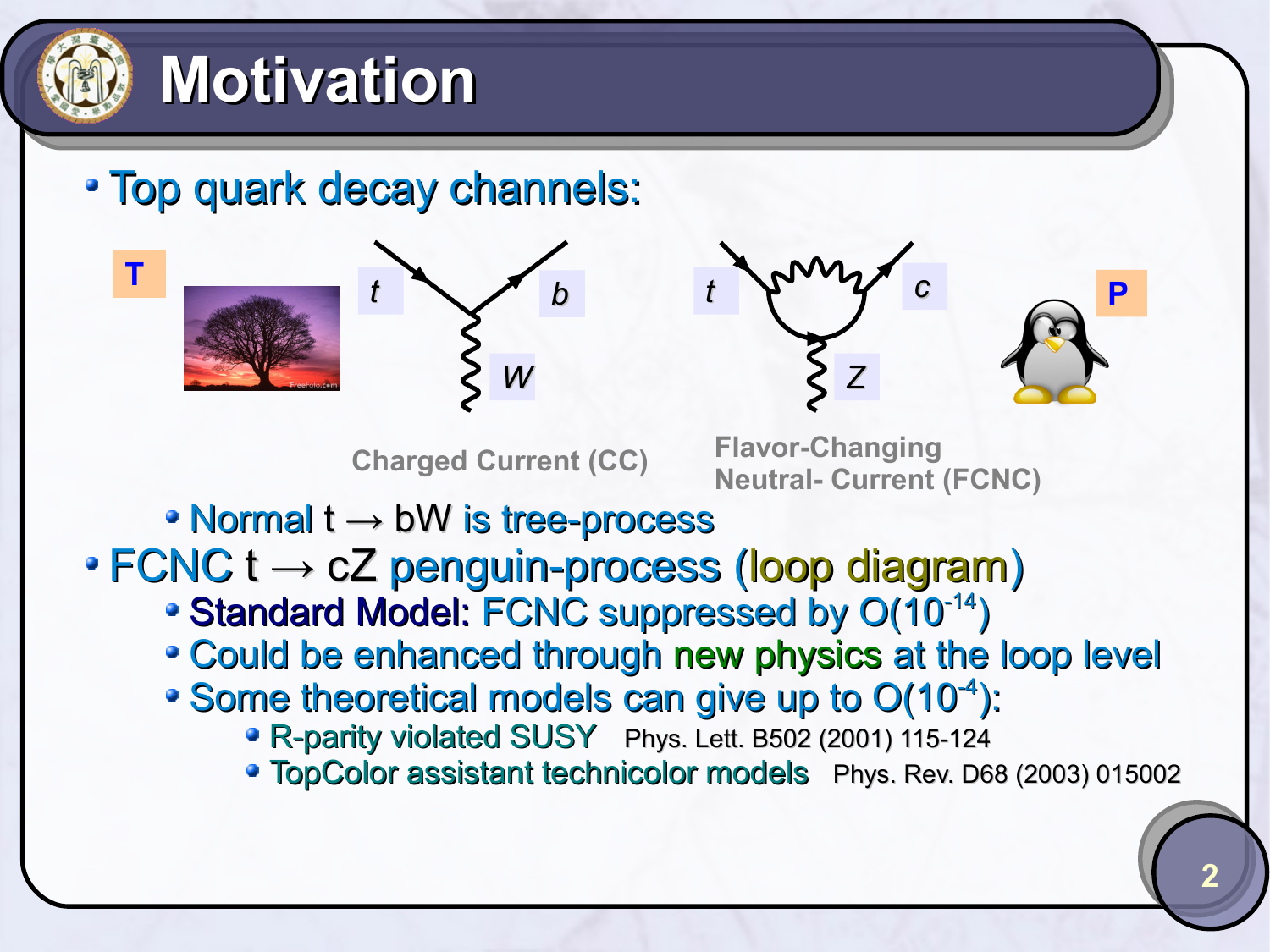

**T**

### **Motivation (cont.)**

Top quark decay channels:





**Charged Current (CC) Flavor-Changing** 

**Neutral- Current (FCNC)**

Recently from Tevatron experiment:  $\cdot$  CDF: Br(  $t \to cZ$  ) < 3.7 % at 95% C.L.

Phy. Rev. Lett. 101 (2008) 192002

**P**

 $\cdot$  DØ: Br(  $t \to cZ$  ) < 3.2 % at 95% C.L.

Phy. Lett. B 701 (2011) 313

• Results from Atlas: (previous speaker)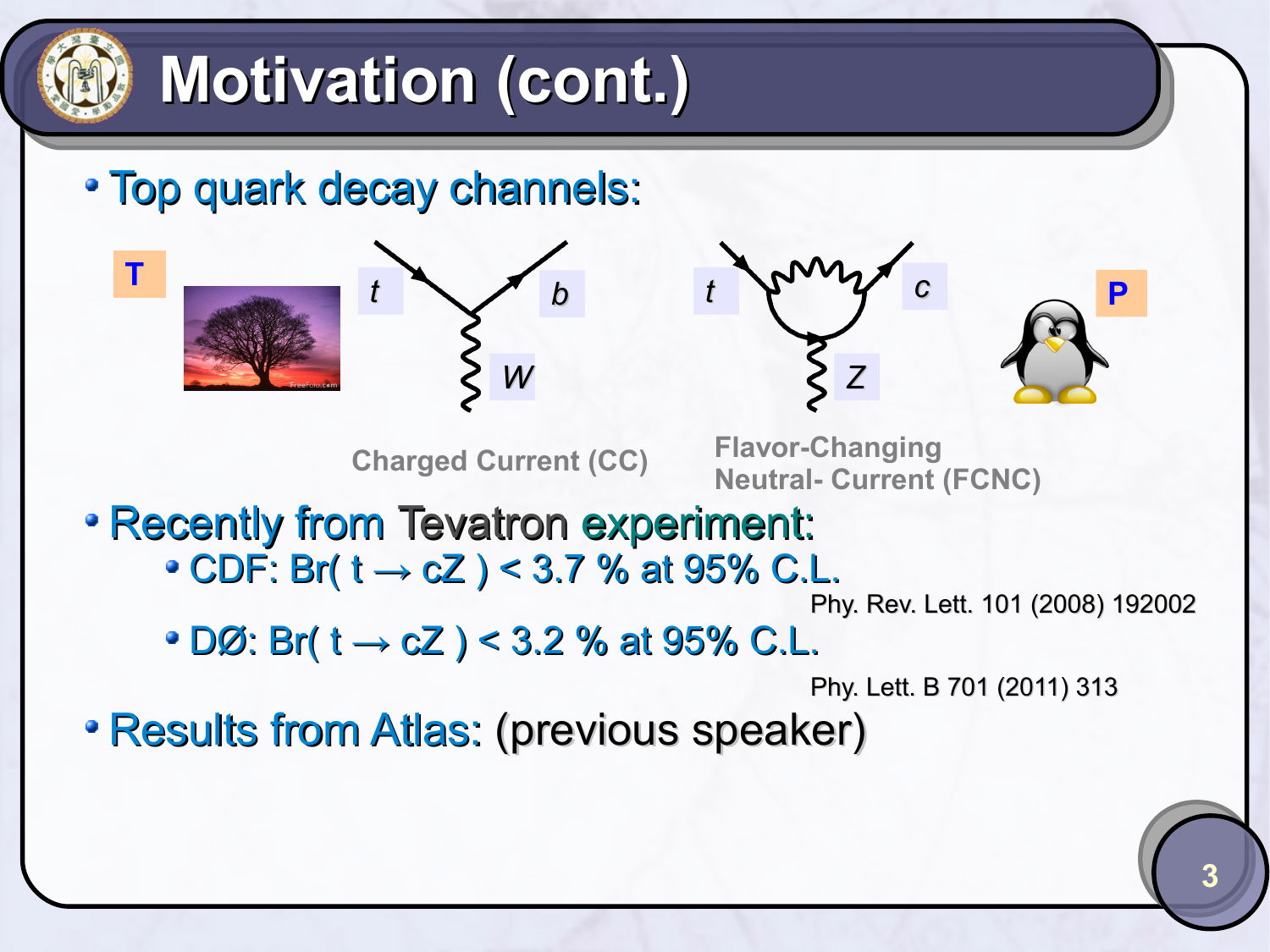### **Data & Analysis Strategy**

- Data recorded with the CMS detector Full data set collected in 2011: ~4.6/fb at 7 TeV
- One of the top pair goes to the FCNC decay channel
- Event signature:
	- $tt \rightarrow (W \rightarrow \text{I} \text{nu}) + (Z \rightarrow \text{II}) + \text{j}$ 
		- Full leptonic decays of W & Z (tri-lepton final state)
			- → very clean background
		- Dominant backgrounds: tt, Drell-Yan, WZ, ZZ
		- Suppress non-ttbar bkg. with b-tagging requirement
- Two approaches
	- Without b-tag → similar to previous studies
	- With b-tag → even cleaner background

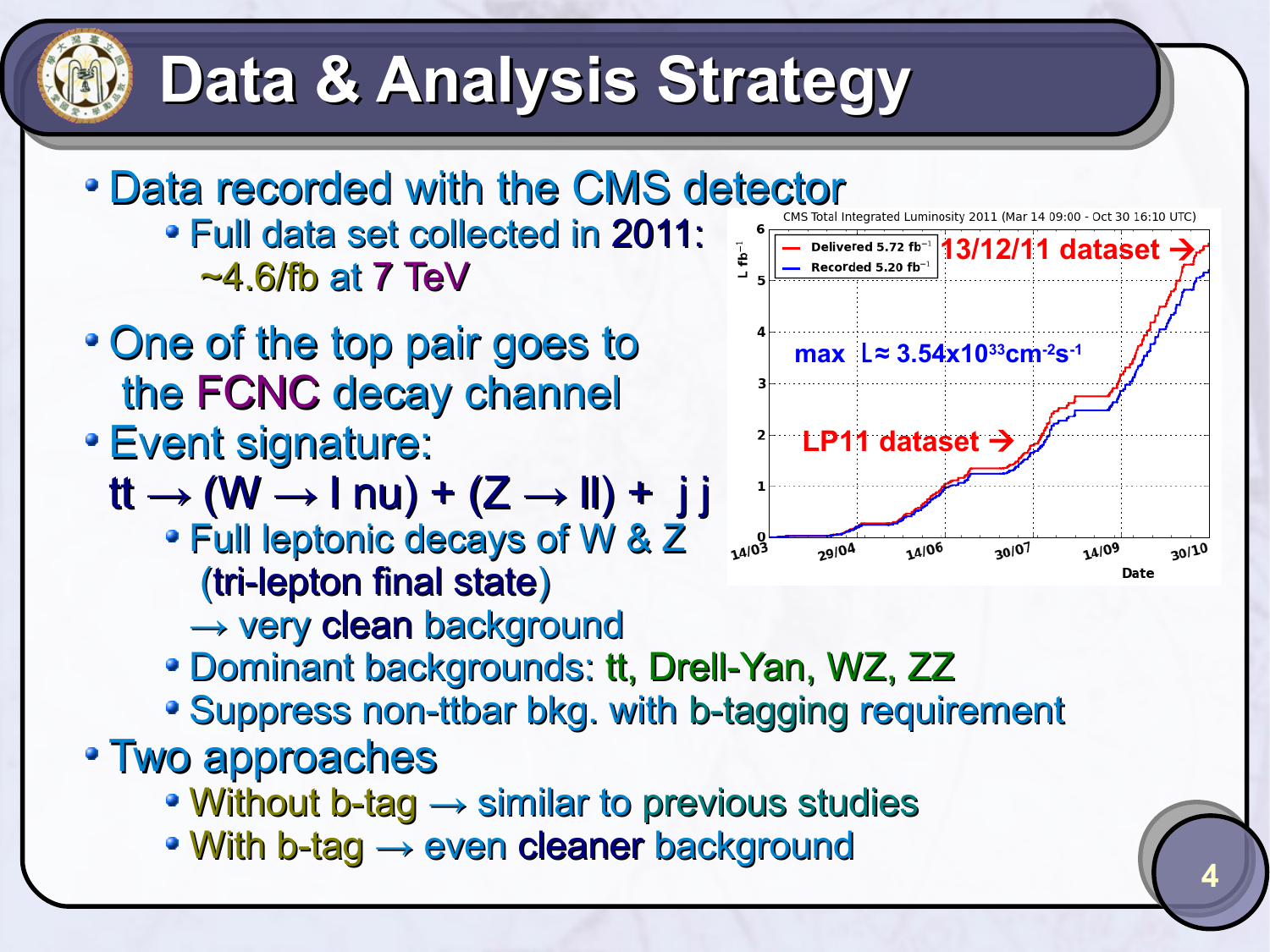

### **Event Selection**

#### Common selection for both approaches

- Basic Vertex selection
- High Level Trigger (HLT): di-lepton paths
- Three leptons with identification and isolation requirements
	- Min. pT > 20 GeV,
	- Pseudo rapidity: elec. |η| < 2.5, muon |η| < 2.4
- Z-boson selection: best within the mass window 60-120 GeV
- W from isolated lepton plus neutrino
	- Missing  $ET > 40$  GeV and veto against  $4<sup>th</sup>$  lepton

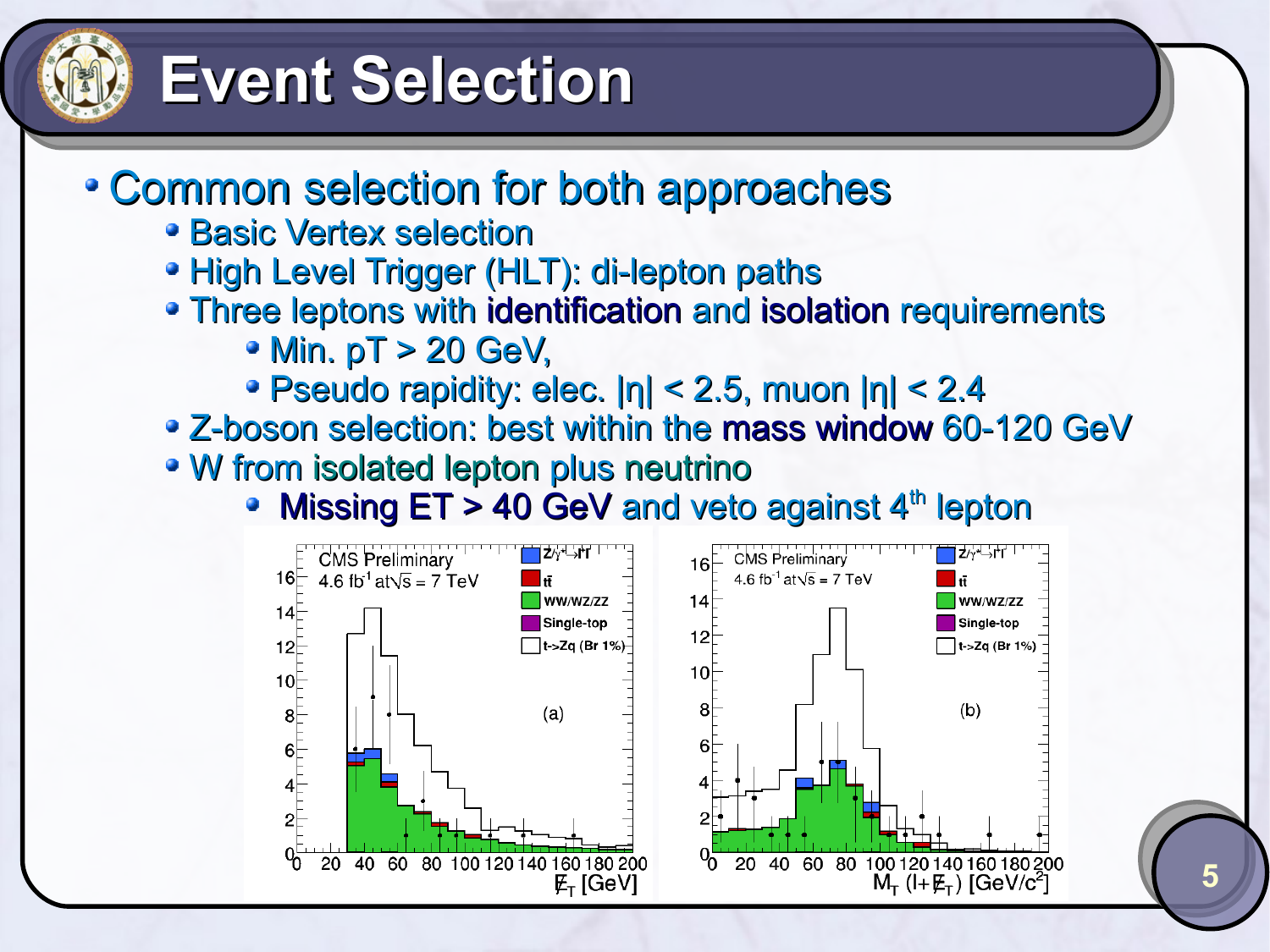

### **Event Selection (cont.)**

#### SM background yields after common pre-selection:

| Channel    | uµe                    | $\mu\mu\mu$            | eee                    | eeu                    |
|------------|------------------------|------------------------|------------------------|------------------------|
| Drell-Yan  | $2.0 \pm 1.4 \pm 0.3$  | $0.9 \pm 1.0 \pm 0.1$  | $2.8 \pm 1.7 \pm 0.4$  | $0.9 \pm 1.0 \pm 0.1$  |
| WZ         | $46.1 \pm 6.8 \pm 6.1$ | $60.3 \pm 7.8 \pm 8.0$ | $40.9 \pm 6.4 \pm 5.4$ | $48.6 \pm 7.0 \pm 6.4$ |
| ZZ         | $17.7 \pm 4.2 \pm 2.3$ | $21.7 \pm 4.7 \pm 2.9$ | $15.1 \pm 3.9 \pm 2.0$ | $18.2 \pm 4.3 \pm 2.4$ |
| <b>WW</b>  | < 0.001                | ${}< 0.001$            | $0.2 \pm 0.3 \pm 0.0$  | < 0.001                |
| $t\bar{t}$ | ${}< 0.001$            | $0.5 \pm 0.7 \pm 0.1$  | $0.9 \pm 0.9 \pm 0.1$  | $0.9 \pm 0.9 \pm 0.1$  |
| Single-top | < 0.001                | $0.1 \pm 0.4 \pm 0.0$  | $0.0 \pm 0.2 \pm 0.0$  | < 0.05                 |
| Total      | $66 \pm 8 \pm 7$       | $84 \pm 9 \pm 9$       | $60 \pm 8 \pm 6$       | $69 \pm 8 \pm 7$       |
| Data       | 73                     | 87                     | 85                     | 61                     |

Top quark reconstruction (two approaches):  $HT_s = \Sigma p_T$  (lepton) + Σ E<sub>τ</sub> (jets) + MET (of top cand. daughters)

b-tag method

#### • Signal efficiencies (final selection)<sup>20</sup>

|             | Channel $ HT_S$ -cut Based Selection $ $ | <i>b</i> -tag Based Selection |
|-------------|------------------------------------------|-------------------------------|
| eee         | $12.4 \pm 1.1$                           | $3.8 \pm 0.6$                 |
| eeµ         | $13.8 \pm 1.2$                           | $5.0 \pm 0.7$                 |
| $\mu\mu e$  | $14.8 \pm 1.2$                           | $5.1 \pm 0.7$                 |
| $\mu\mu\mu$ | $14.7 + 1.2$                             | $5.3 \pm 0.7$                 |

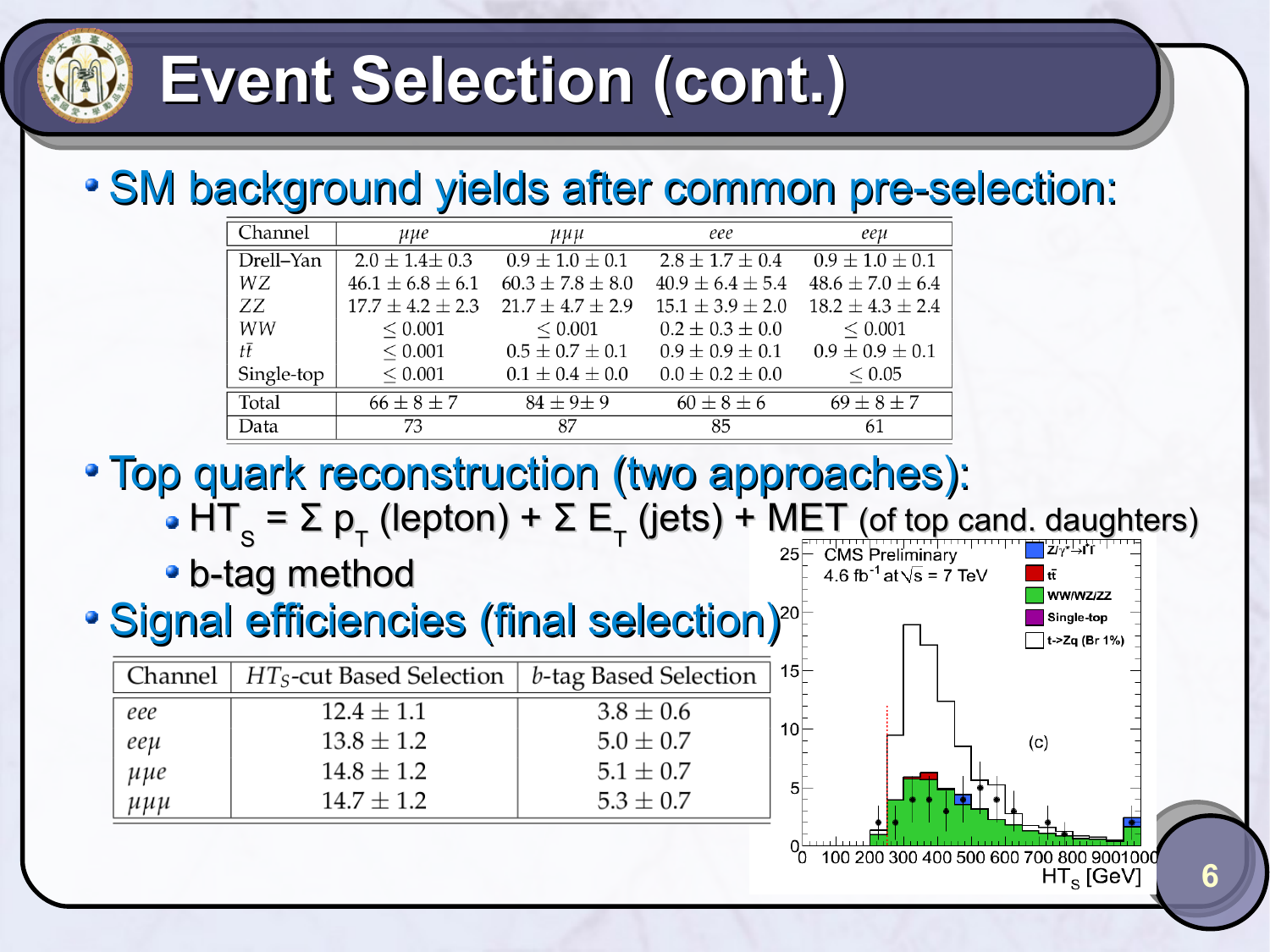## Top Reconstruction (HT<sub>s</sub>)

- Top reconstruction: assume nominal W-mass
- Find most back-to-back top cand. with jet pT>30 GeV Applying  $\mathsf{HT}_{_\mathsf{S}}$  cut to reduce combinatorics
- Estimation of backgrounds
	- WZ & ZZ from MC, normalized to N\_jet=0 bin in data

• tt + DY from data: matrix method (lepton isolation control region)

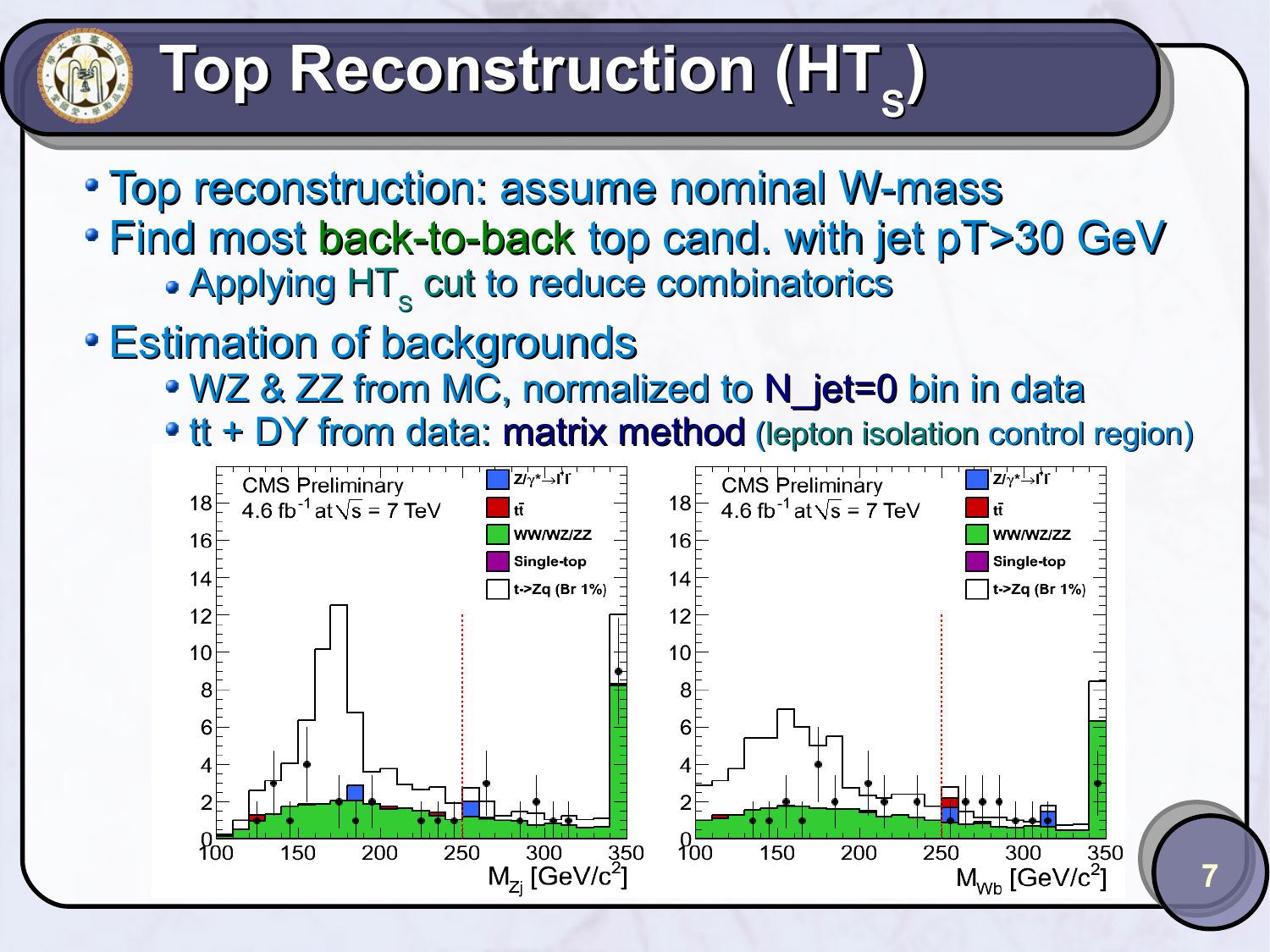### **Top Reconstruction (b-tagged)**

- Exactly one b-tagged jet is required (pT > 30 GeV)
	- No ambiguity to combine with W boson
	- Best non-b-jet on reconstructed top mass
- Background yields estimated from data
	- Using  $\mathsf{HT}_\mathsf{S}$  estimation plus b-tag efficiency and fake rate
	- Extrapolate to top mass window

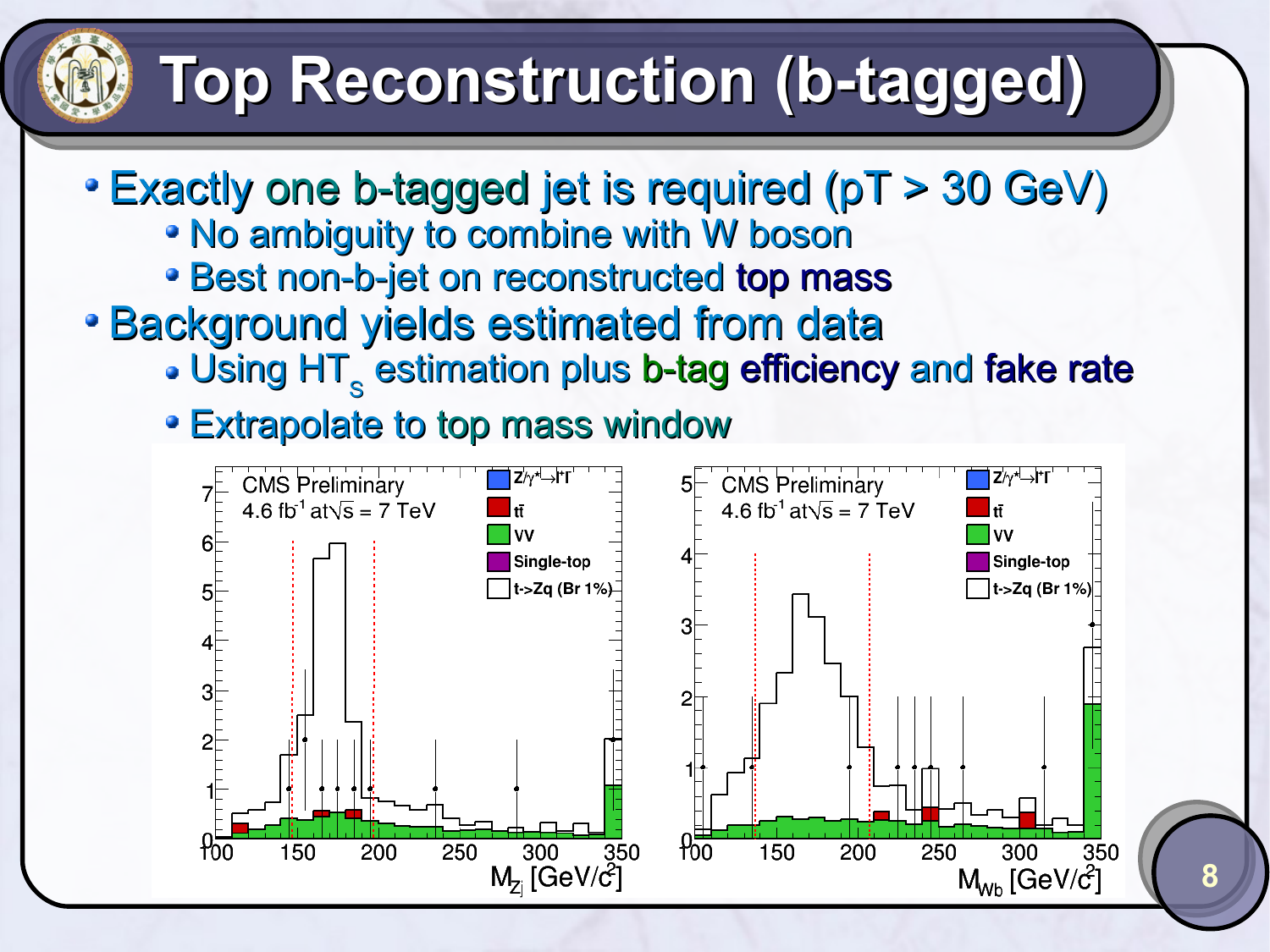

### **Final Result**

| <b>Selection</b>            | HT_S                | b-tag               |  |
|-----------------------------|---------------------|---------------------|--|
| <b>Background yield</b>     | $16.2 + 2.6*$       | $0.6 + (-0.1*)$     |  |
| Data yield                  | 11                  | $\boldsymbol{0}$    |  |
| <b>Expected BR U.L.</b>     | < 0.42%             | $< 0.34\%$          |  |
| (1-sigma bound)             | $[0.30\% - 0.64\%]$ | $[0.34\% - 0.48\%]$ |  |
| <b>Observed Upper Limit</b> | $< 0.39\%$          | $< 0.34\%$          |  |

- No significant signal
	- Both methods see smaller yields than expected
- Upper limit calculated
	- Counting method
	- BR upper limits determined at 95% confidence level (CL)
	- Expected BR limits and 1-sig. bounds based on MC study

\* Errors contain statistics from MC study and extrapolation plus systematics uncertainties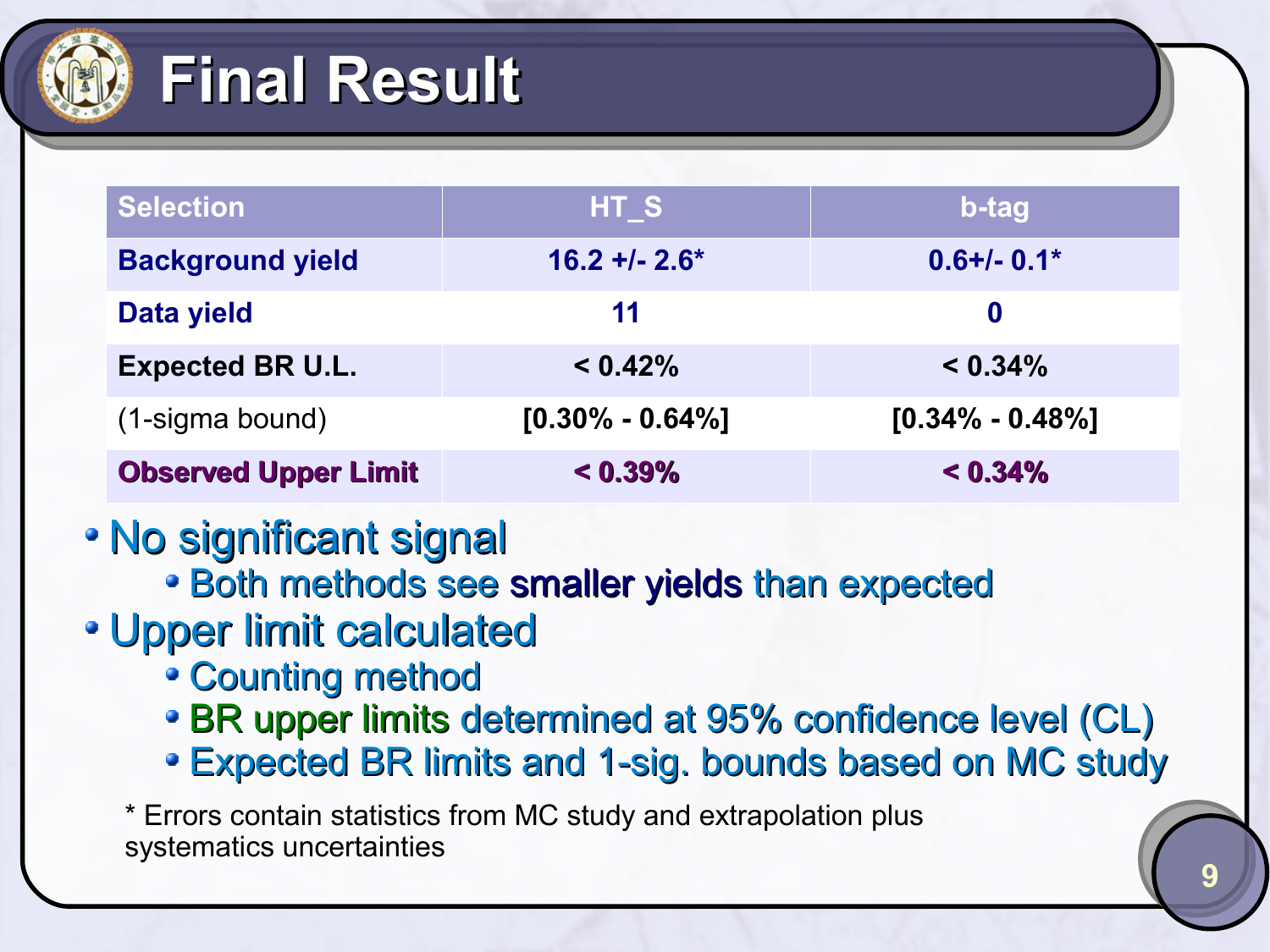

#### **Systematics**

- Luminosity uncertainty: 4.5%
- Dominant syst. from ttbar x.-sec.
	- $\rightarrow$  not included in the background yields of previous table
- Numbers are in percentage of the event yields

| <b>Source</b>                         | $HT_S$ $%$       | $b$ -tag $(\%)$ |
|---------------------------------------|------------------|-----------------|
| <b>Trigger Efficiency</b>             | $\boldsymbol{4}$ | 4               |
| <b>PDF &amp; cross section</b>        | 6                | 6               |
| <b>Lepton selection</b>               | $\overline{7}$   | 7               |
| <b>Pile-up events</b>                 | 7                | 7               |
| <b>Missing energy resolution</b>      | 8                | 8               |
| <b>Cross sections (normalization)</b> | 11(7)            | 11              |
| <b>B-tagging</b>                      | ---              | 9               |
| Jet energy scale                      | 10               | 10              |
| <b>Total</b>                          | 21               | 23              |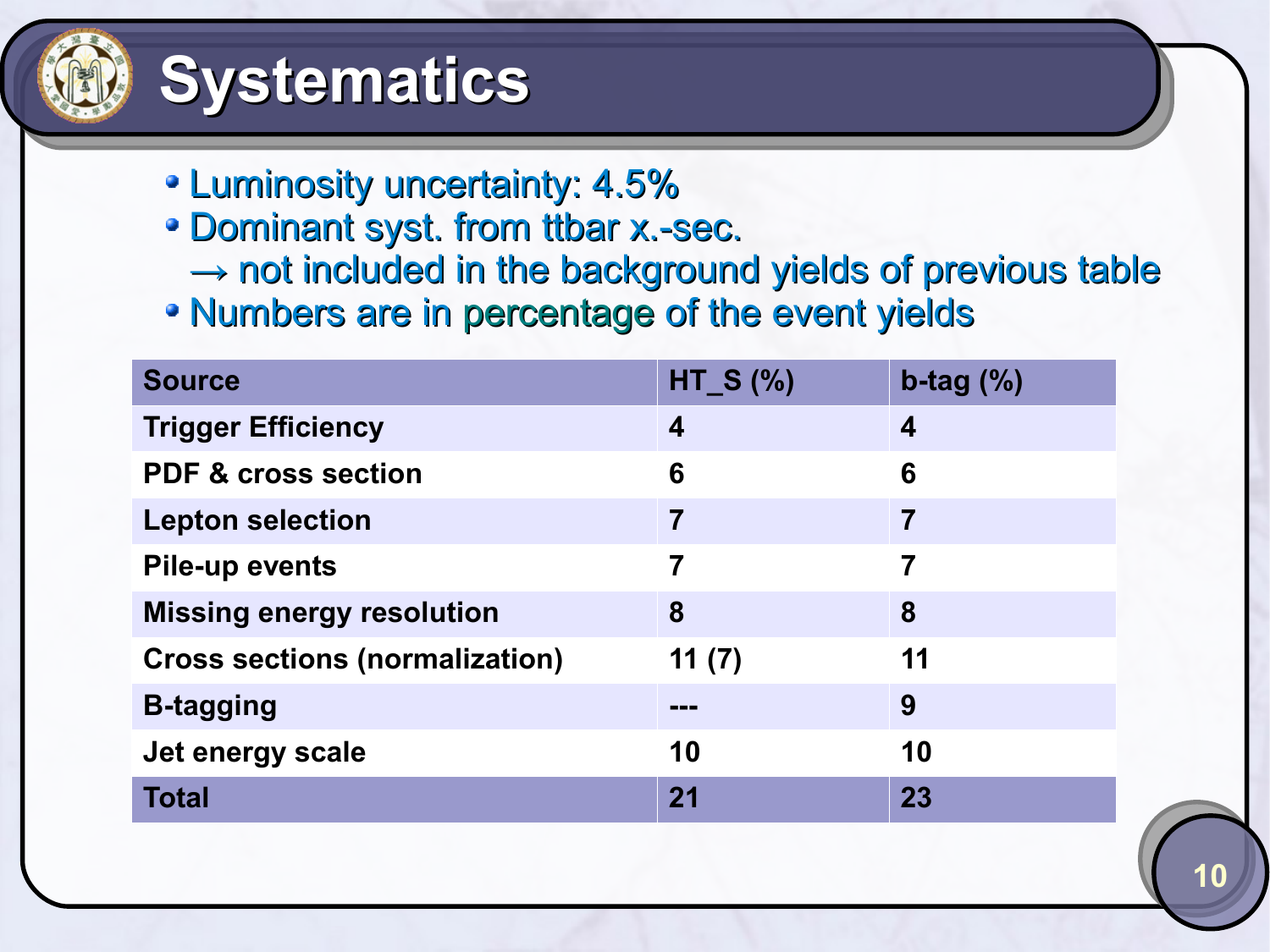

#### **Summary**

- Search for "Flavor changing neutral currents" in ttbar performed using 2011 CMS data
	- Data (~5/fb) taken at 7 TeV
	- Using events with three isolated leptons (e or μ) in final state

- Two analyses: with and w/o b-tagging
- Analysis yields shows no indication of significant FCNC • Upper limit Br( $t \rightarrow cZ$ ) < 0.3% at 95% C.L. given
- 2012 data at 8 TeV:
	- More integrated luminosity and higher energy
	- Stay tuned!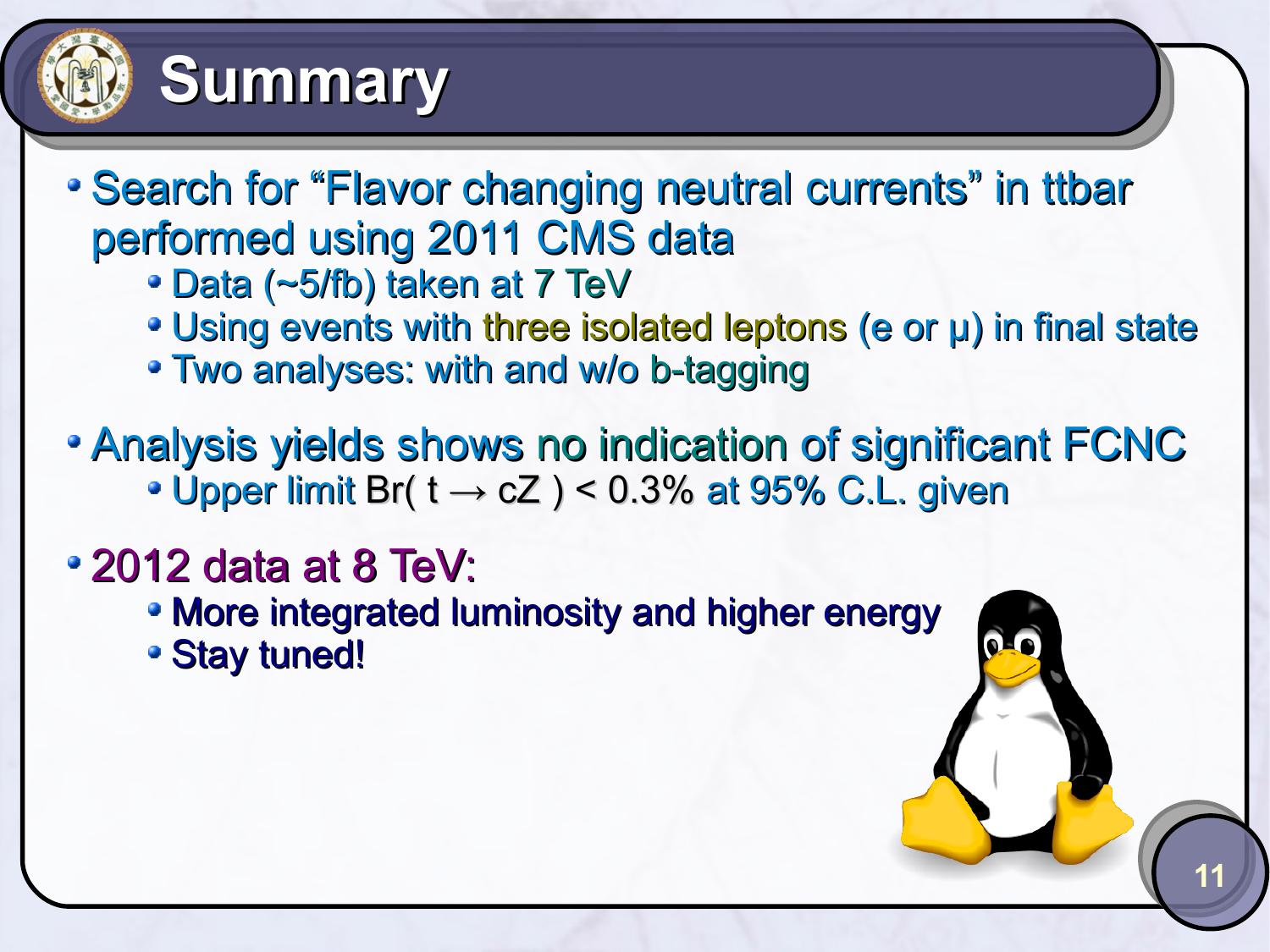# 謝謝

## Thank YOU!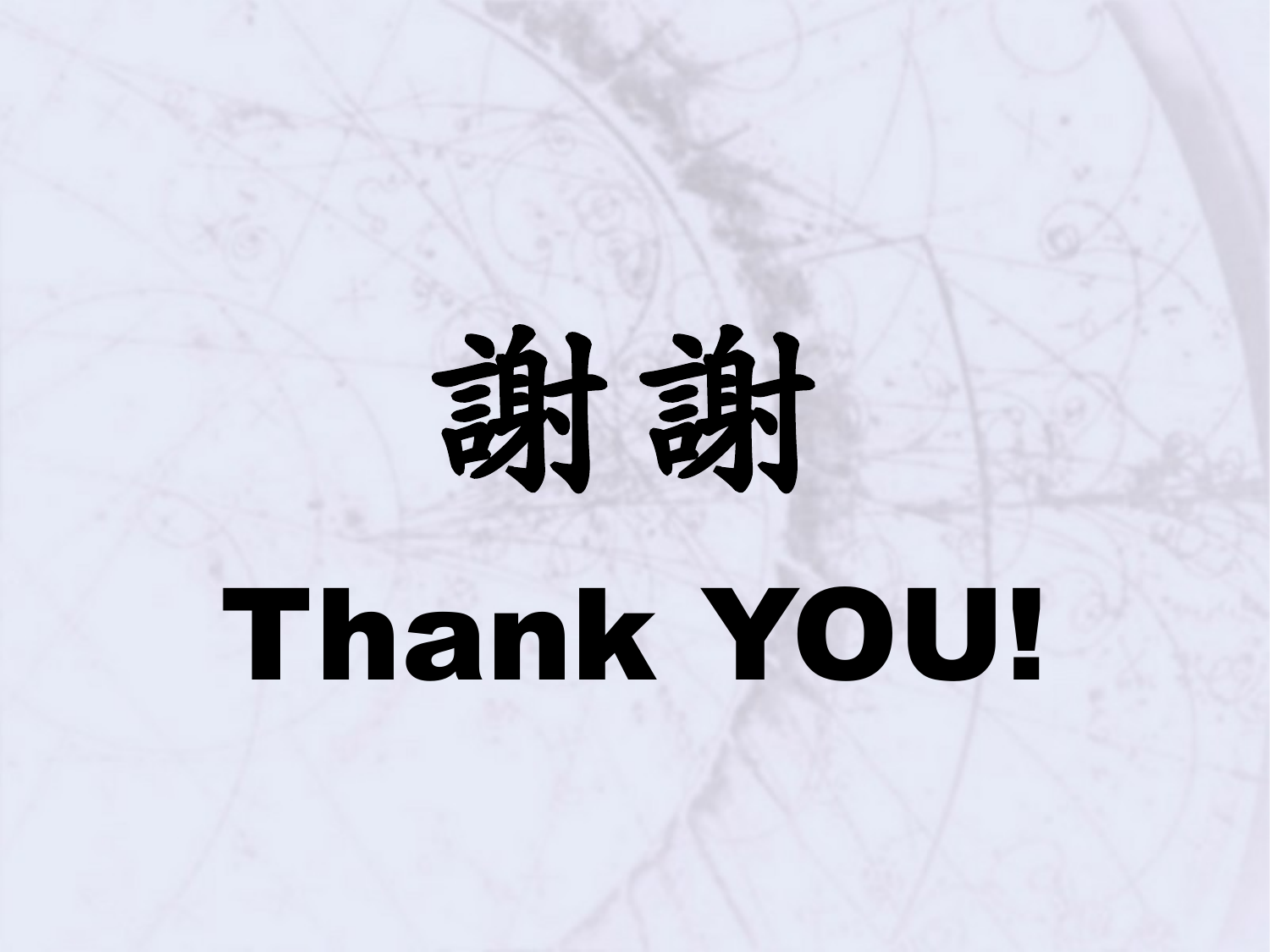

#### **CMS Detector**

Compact Muon Solenoid A general purposed detector

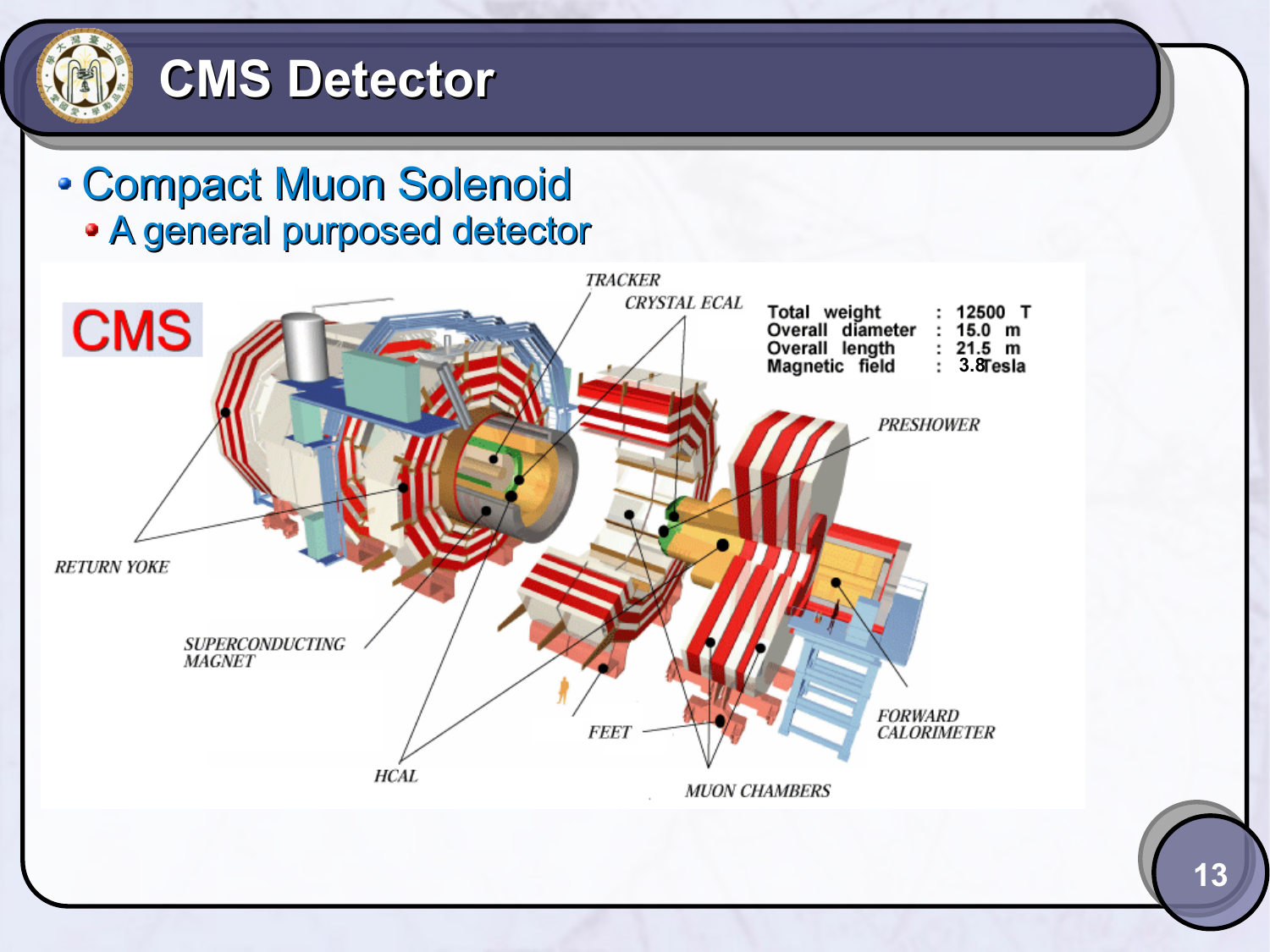

### **Event Selection**

- Vertex:
	- At least one valid (good+non\_fake) vertex
	- Number of DOF  $> 4$ ,  $|Z| < 24$  mm, Rho  $< 2$
- Lepton: (di-lepton)
	- PF Electron
		- Gsf, pT > 20 GeV, |eta| < 2.1, Avoid ECL crack: eta 1.442-1.566

**14**

- No near-by "clean" muon within |dR| < 0.1
- Loose: CiC Tight with ID + conversion veto + RelIso 0.125
- Tight: CiC SuperTight with ID + conv. veto + RelIso 0.1
- Muon
	- pT > 20 GeV, |eta| < 2.4, Muon ID
	- Loose: relative combined PF isolation < 0.125
	- Tight: relative combined PF isolation < 0.1

#### Z boson:

- mass 60 120 GeV from loose leptons, min dR>0.05
- Best Z chosen by mass difference, 2<sup>nd</sup> Z veto

W boson:

- PF Missing ET > 30 GeV with one-and-only-one tight lepton
- Jet: Particle-flow AK5 jets with L1,2,3 JEC
	- pT > 30 GeV, |eta| < 2.4
	- JetID Loose selection, constitute tracks associate to Z Tight